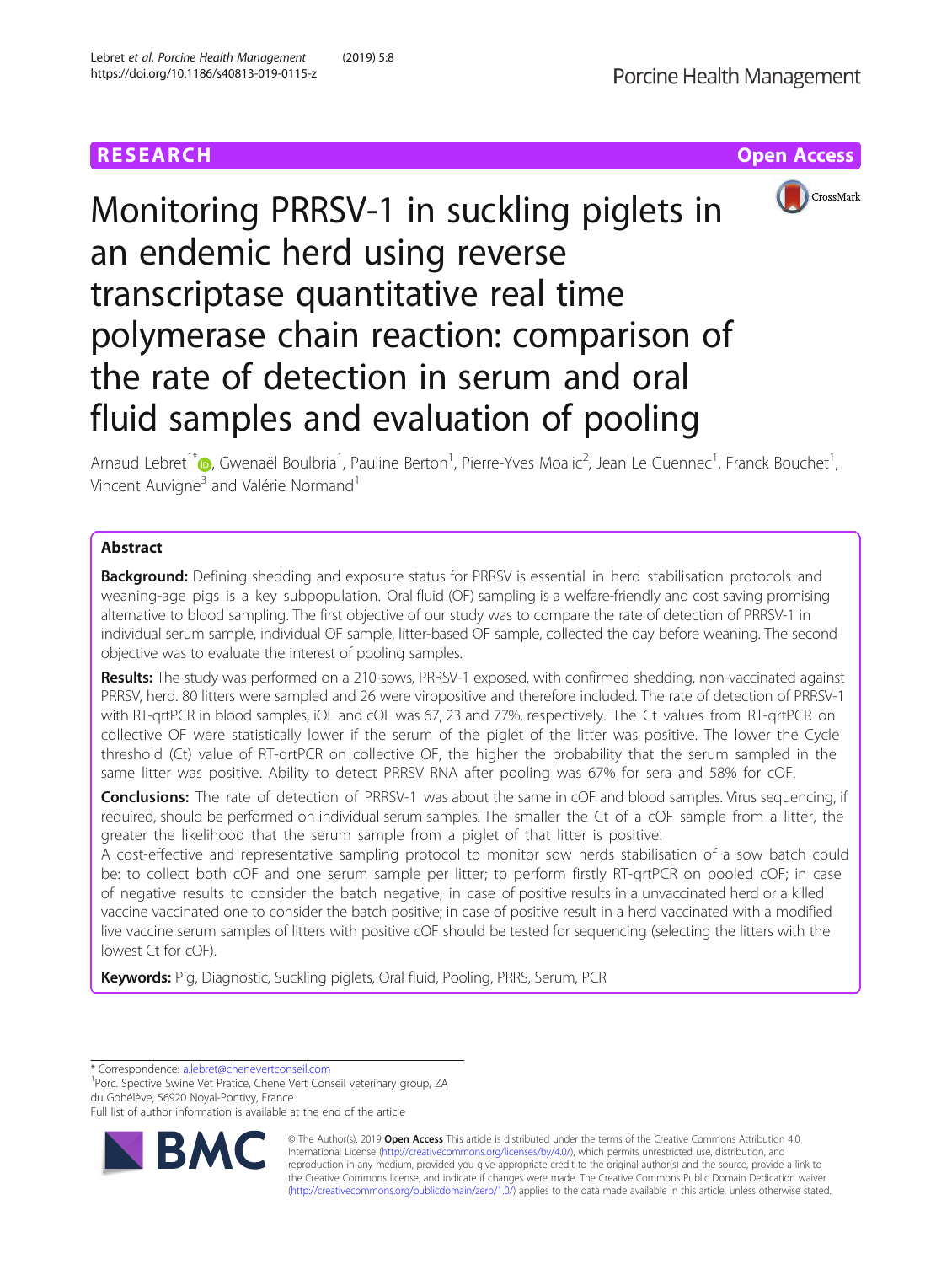# Background

Porcine Reproductive and Respiratory Syndrome (PRRS) is caused by a virus of the Arteriviridae family known as PRRS virus (PRRSV) and has become enzootic in most pig production areas [\[1](#page-7-0)]. It has a dramatic impact on the health and welfare of pigs, making it the number one enemy of the swine industry worldwide. In the USA, production losses due to the disease were estimated to reach US\$ 560 million per year [[2\]](#page-7-0). More recently, the median annual loss per sow per year was estimated to range from  $E101$  up to  $E650$ , depending on the PRRS disease scenario on the farm [\[3](#page-7-0)].

PRRSV strains can be genetically differentiated into PRRSV-1 (mainly predominant in European countries) and PRRSV-2 (mainly predominant in North America and Asia) [\[4](#page-7-0), [5](#page-7-0)]. In France, only closely-related PRRSV-1 strains have been isolated until now [[6,](#page-7-0) [7\]](#page-7-0).

Defining the herd status for PRRSV is essential for veterinary practitioners when designing and monitoring herd stabilisation protocols. Herd classification is based on both the shedding and exposure status of the herd. Assessing stability in breeding herds is important [\[8](#page-7-0)]. Polymerase Chain Reaction (PCR) will help determine shedding of the herd while antibody-based tests help to determine herd exposure. In sow herds vaccinated with a modified live vaccine (MLV), detectable viraemia in pigs can be associated with either vaccine strains or wild-type virulent PRRSV strains. In these cases, sequencing of PRRSV detected in the herd will allow identifying the strain by sequencing of genes encoding open reading frames (ORF) five and seven (ORF5, ORF7).

A relevant subpopulation in pig herds are weaning-age pigs [\[8](#page-7-0)]. Prior to weaning, piglets can be infected by vertical transmission from viraemic sows, either during gestation (around 90 days of gestation) or by nose-to-nose contact [[9\]](#page-7-0). Studying viraemia in piglets prior to weaning is therefore a good approach to monitor PRRSV shedding in sow herds. In PRRSV-positive herds, the lack of detectable viraemia in 30 weaning-age pigs from 4 different farrowing batches in a 3-month period is required to classify the herd status as positive stable [\[8](#page-7-0)].

Pathogen surveillance in commercial pig herds is limited by labour costs and the time needed for sampling. The goal is to optimize the pathogen detection capacity with minimal sampling and testing costs. The collection of oral fluid (OF), defined as 'the fluid obtained by the insertion of absorptive collectors in the mouth' [\[10](#page-7-0)], seems to be a promising option. OF is a mixture of salivary gland and oral mucosal secretions [[11](#page-7-0)] with a composition similar to that of serum [\[12\]](#page-7-0). Although this type of sampling was introduced to swine practice relatively recently, it has been widely studied, as the potential for OF based-diagnostics is substantial [\[13](#page-7-0)]. OF sampling provides a welfare-friendly method for monitoring swine pathogens [[14\]](#page-7-0). Samples are easy to obtain with non-invasive procedures and can be collected by a single person. OF samples may be collected at both individual or group (pen) level. The feasibility of individual OF sampling has been studied for boars [\[15](#page-7-0)], sows [\[16](#page-7-0), [17\]](#page-7-0) and growing pigs [\[18](#page-7-0)]. Pen-based OF sampling uses the natural behaviour of pigs [\[19](#page-7-0)] and their need to explore their environment [\[20\]](#page-7-0). The feasibility of pen-based OF sampling has been demonstrated for growing pigs [[21](#page-7-0), [22\]](#page-7-0) and sows [[23](#page-7-0)].

Serum collected from individual pigs was long considered as the best diagnostic sample for the monitoring and surveillance of PRRS [\[4](#page-7-0)]. As blood sampling is intrusive and stressful, alternative sampling methods have been proposed. Recent research has shown that PRRSV nucleic acids and antibodies can be detected in porcine OF [[4,](#page-7-0) [13,](#page-7-0) [23](#page-7-0)] and processed fluids [\[24\]](#page-7-0). However, to our knowledge, only one study has evaluated the detection of PRRSV by PCR in weaning-age pigs using OF samples [[25\]](#page-7-0). That study, performed in US sow herds, evaluated the transmission of North American PRRSV strains. It was conducted on PRRSV-vaccinated commercial swine farms and compared PRRSV detection in OF collected at litter level 1 day prior to weaning with PRRSV detection in serum of the sows 2 days post-weaning.

The first objective of our study was to compare the rate of detection of PRRSV in pigs using three different types of samples (individual serum sample, individual OF sample, litter-based OF sample), collected the day before weaning in an unvaccinated PRRSV-1 positive unstable herd. The second objective was to evaluate the interest of pooling samples in batches of five.

# Material and methods

### Study design

# The study was observational and cross-sectional

The study was performed on a 210-sow farrow-to-finish herd in Brittany, France. Sows were allocated into 7 batches of 30 sows each. Piglets were weaned at around 28 days of age. The herd was PRRSV positive. In suckling piglets, circulation of a PRRSV-1 strain was confirmed by RT-qrtPCR and sequencing in December 2016. No vaccination against PRRSV was performed in this herd.

The study units were the batch and the litter. Four non-consecutive batches were included. In each batch, all litters were sampled (except for batch 4 where 20 litters were selected randomly).

## Sampling and pooling

Samples were collected simultaneously on the day prior to weaning. For each litter, we collected the following samples: blood sample and individual OF (iOF) sample from the weakest piglet in the litter; collective OF (cOF)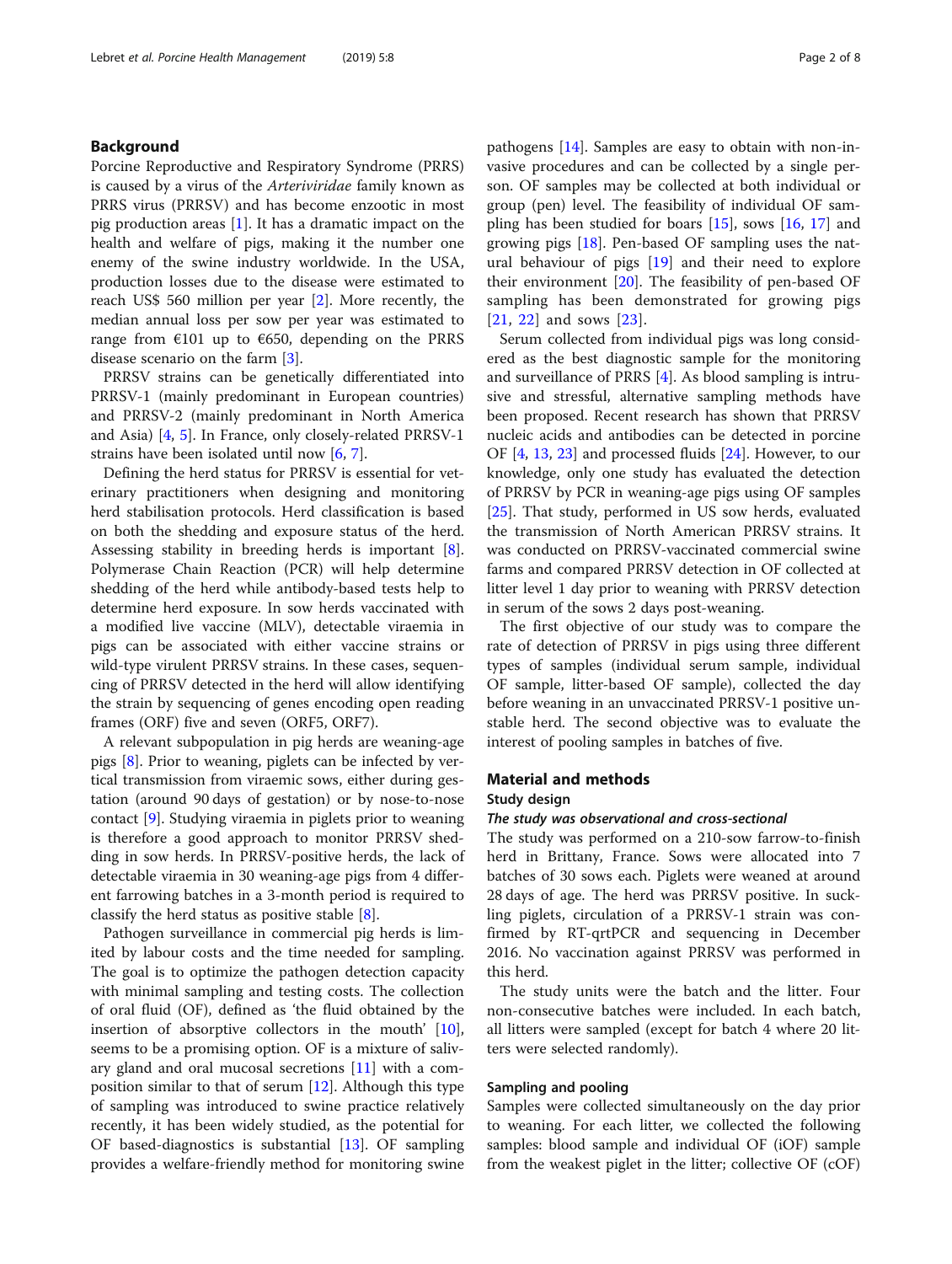sample from the litter. Blood samples were collected from the cranial vena cava in plain test tubes and centrifuged at the laboratory to separate serum. In the same piglet, individual OF was collected by allowing the piglet to chew one dry cotton device. The cOF sample was collected using an untreated 100% cotton rope that was presented to the piglets of the litter without prior training. One end of a 50 cm rope (0.8 cm diameter) was knotted and attached with pliers to the middle of the farrowing crate wall. The other end (unknotted) arrived at shoulder level of the smallest piglet. After 30 min, the lower (wet) portion of the rope was inserted into a disposable plastic bag. The rope was manually wrung out inside the plastic bag to release the oral fluid, after which a corner of the bag was cut and the sample was transferred into a 10 ml tube, and kept in cool storage until submission to the laboratory. To avoid cross-contamination between samples, gloves were changed between each cOF sample manipulation.

Samples were collected between December 2016 and August 2017. A total of 4 batches and 110 litters were sampled (30, 30, 30 and 20 litters per batch).

For the evaluation of pooling, in each batch, samples constituting the pool were randomised at the laboratory. A pool of 5 serum samples represented 5 pigs and a pool of 5 cOF at least 50 ones.

# Laboratory analysis

Reverse transcription quantitative real-time PCR (RTqrtPCR) (Labofarm, Finalab Veterinary Laboratories Group, Loudéac, France) was performed on OF and blood samples, both individual and pooled samples. In case of a positive result at batch level, ORF 5 and ORF 7 sequencing was performed for each sample type and for individual tests and pools. We decided to sequence the sample with the lowest cycle threshold (Ct).

#### Detection of PRRSV by reverse transcription real-time PCR

Before ribonucleic acid (RNA) extraction, cOF samples were clarified by centrifugation at 1000 g for 10 minutes. The supernatants were used for the analysis. The iOF samples were not pre-treated. Samples (OF or sera) were pooled by mixing and vortexing five individual 100 μL samples. RT-qrtPCR was performed on both individual and pooled samples. The total RNA was extracted from OF and sera using QIAamp RNA miniKit (Qiagen, Venlo, The Netherlands) following the manufacturer's protocol. 140 μL of sample were added to 560 μl of lysis buffer and incubated for 10 minutes at room temperature. At the end of the protocol, total RNA was eluted in 50 µl of AE buffer and kept at  $-20$  °C until use. PRRSV was detected using ORF7 in-house specific primers and probes. Amplification was performed using an AgPath-ID One-Step RT-rt-PCR kit

(Ambion, Thermofisher Scientific, Gent, Belgium) and ARIA MX Real Time PCR system (Agilent Technologies, Les Ulis, France). For each assay, positive and negative controls were tested with field samples. Samples with a Ct lower than 40 and curve showing specific exponential shape were considered as positive. Theoretically we assumed that the lower was the Ct, the higher was the viral nucleic acid quantity in the sample.

# ORF 7 and ORF 5 sequencing

ORF7 and ORF5 were amplified using specific primers [[26,](#page-7-0) [27\]](#page-7-0). Fragments of 672-base-pairs (bp) and 734 bp were amplified for ORF7 and ORF5, respectively. PCR was performed using the Qiagen multiplex PCR kit (Qiagen, Venlo, The Netherlands) in a total volume of 25 μL containing 20 g of DNA template, 12.5 μL of Qiagen PCR Master Mix, 2.5 μL of Qiagen Q-solution and  $2.5 \mu L$  of primer mix at 10  $\mu$ M each. PCR tests were carried out using a SimpliAmp thermal cycler under the following conditions: initial denaturation at 95 °C for 15 min, followed by 35 cycles of denaturation at 95 °C for 30 s, annealing at 52 °C for 30 s, and extension at 72 °C for 90 s, with a final extension step at  $60^{\circ}$ C during 30 min. The amplification success was assessed by electrophoresis on LabChip GX Analyser (Caliper Life Sciences, Hopkinton, USA). Successful PCR products were purified using AMPure beads (Beckman Coulter, Brea, USA) before sequencing using the ABI Big-Dye Terminator v3.1 Cycle Sequencing Kit following the manufacturer's protocol (Thermofisher Scientific, Gent, Belgium) and finally sequenced on an ABI 3130xl DNA sequencer (Applied Biosystems, Thermofisher Scientific, Gent, Belgium).

### Statistical analysis

To assess the ability of the three index tests (one index for each kind of sample) to detect PRRSV-1 RNA, the result of each test was compared to a reference standard. We defined the reference standard at study unit level (batch or litter) as the cumulative result of the three samples tested. Thus, a litter or a batch was considered positive if at least one of the three samples was positive. This design implicitly considered that the specificity of the RT-qrtPCR was 100%, irrespective of the type of sample.

To assess the efficiency of pooling, the result of each pool of five samples was compared to the individual analysis of these five samples, the individual analysis being the reference. The individual analysis of the five samples was considered positive if at least one of them was positive.

Statistical analyses were conducted using R programming language 3.4.1. The exact binomial test 95% was used to compute the confidence intervals (CI) of rate of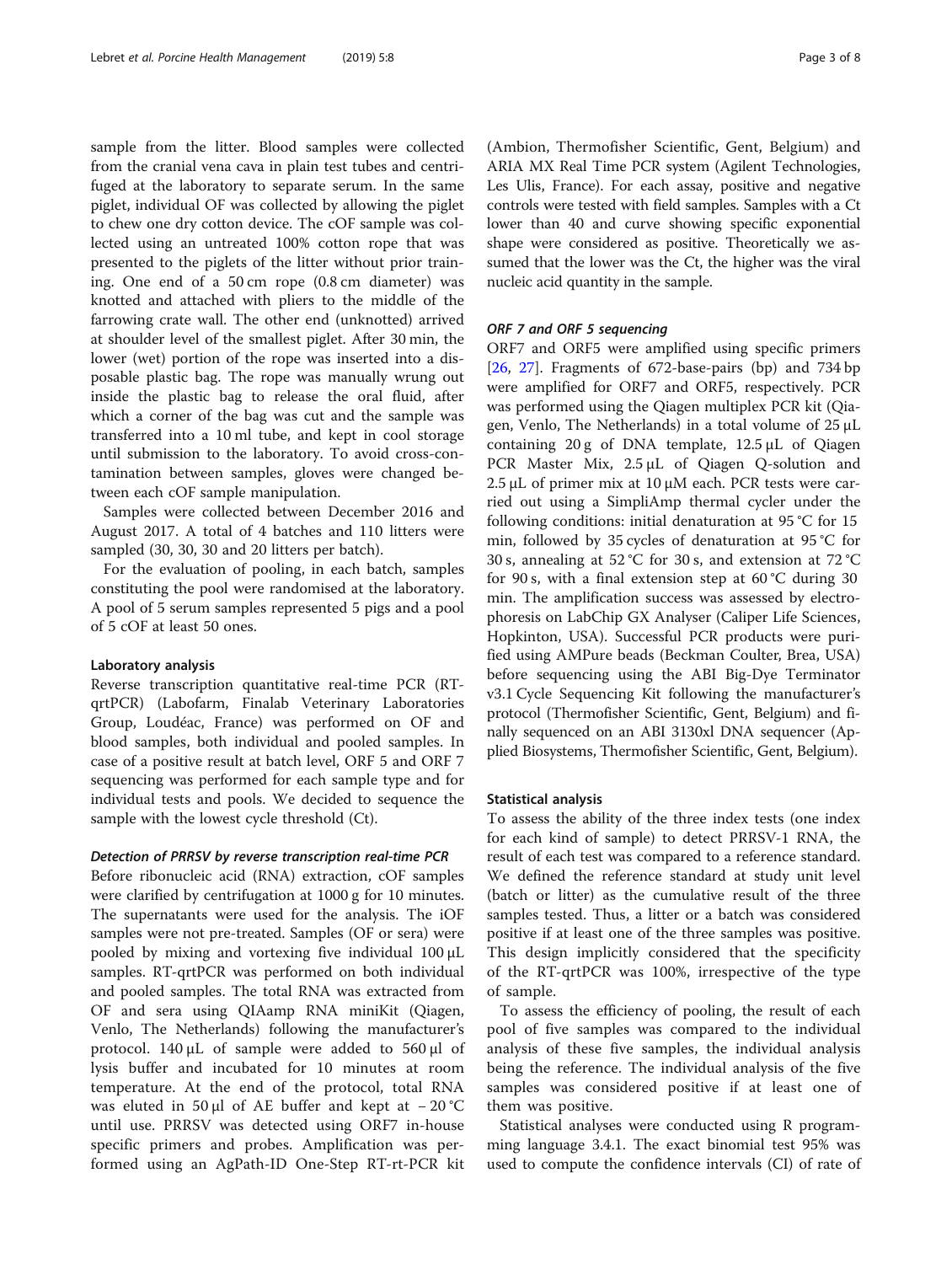detection. The Wilcoxon rank sum test with continuity was used to compare Ct between groups.

# Results

# Ability to detect PRRSV in three types of samples

Three out of the four tested batches had at least one positive sample. RT-qrtPCR on both serum and cOF samples was able to detect at least one positive litter in each batch. RT-qrtPCR on iOF was unable to detect PRRSV in one batch out of 3 (Table 1).

26 litters were tested positive out of 80 sampled in the three positive batches. The rate of detection in a given index test was defined as its capacity to detect those 26 positive litters. In blood samples, iOF and cOF, it was calculated at 67, 23 and 77%, respectively. By taking both blood samples and cOF into account, this allowed to detect 96% of the positive litters (Table 2). Because of this poor rate of detection of the virus in iOF samples, results with this type of sampling are not presented in this paper.

#### Comparative viral load in samples

Ct values were available for all positive results (16 sera and 20 cOF). The lowest Ct value was 22.9 for RT-qrtPCR on serum and 31.6 on cOF (Fig. [1](#page-4-0)). There was a clear statistical tendency of lower Ct values from RT-qrtPCR on serum than on cOF (Wilcoxon test,  $p = 0.06$ ).

The Ct values from RT-qrtPCR on cOF were statistically lower if the serum of the piglet of the litter was positive (Wilcoxon test,  $p = 0.02$ , Table [3\)](#page-4-0). With a lower Ct value of RT-qrtPCR on cOF, the probability that the serum sampled in the same litter was positive was consistently higher: for litters with a Ct value of RT-qrtPCR on cOF over 36.7 only 20% of the piglet serum was positive, whereas for litters with a Ct value below 36.7 (included), 80% of the piglet serum was positive (Fig. [2](#page-5-0)). This relation is not symmetric: the Ct values from RT-qrtPCR on serum were not statistically different given the qualitative result of the RT-qrtPCR on cOF (Wilcoxon test,  $p = 0.58$ , Table [4\)](#page-5-0).

Table 1 Results of the three index tests at batch and litter level

|              |                   | Number of PRRSV RNA-positive samples |            |                                     |          |  |  |
|--------------|-------------------|--------------------------------------|------------|-------------------------------------|----------|--|--|
| <b>Batch</b> | Number of litters | serum                                | Collective | Individual<br>Oral Fluid Oral Fluid | Standard |  |  |
|              | 30                |                                      |            |                                     |          |  |  |
|              | 30                |                                      | 6          |                                     | 8        |  |  |
|              | 30                |                                      |            |                                     |          |  |  |
|              | 20                |                                      |            |                                     |          |  |  |

The reference standard is the cumulative result of the three samples tested

Table 2 Rate of detection of PRRSV RNA in the three index tests at litter level

|                                    | Number of PRRSV<br>RNA-positive samples |    |                               |                |  |
|------------------------------------|-----------------------------------------|----|-------------------------------|----------------|--|
|                                    | Index test Standard                     |    | Rate of<br>detection Interval | 95% Confidence |  |
| Serum                              | 16                                      | 26 | 62%                           | $41 - 80$      |  |
| Individual Oral Fluid 6            |                                         | 26 | 23%                           | $9 - 44$       |  |
| Collective Oral Fluid 20           |                                         | 26 | 77%                           | $56 - 91$      |  |
| Serum $+$ collective<br>Oral Fluid | 25                                      | 26 | 96%                           | $80 - 100$     |  |

The reference standard is the cumulative result of the three samples tested

# Ability to detect PRRSV in pools of five samples

A total of 22 serum pools and 22 cOF pools were constituted. Ten of the serum pools and 10 of the cOF pools were constituted of negative samples only and these 20 pools were tested negative. There was therefore no lack of specificity by pooling. 12 of the sera pools and 12 of the cOF pools were made up of samples with at least one of which was positive. Ability to detect PRRSV RNA after pooling was 67% for sera and 58% for cOF (Table [5](#page-6-0)). The Ct values of RT-qrtPCR on positive pooled sera ranged from 24.8 to 36.3. The Ct values of RT-qrtPCR on positive pooled cOF ranged from 35.1 to 39.4.

The probability for a pool to be tested positive increased with the number of positive samples in the pool. All the pools  $(n = 3)$  of serum samples and five of the six pools of cOF samples with at least two positive individual samples were positive. However, only five out of nine pools of serum and two out of six pools of cOF samples with only one positive individual sample were positive. For the three positive batches, at least one of the pool analyses was positive, either for serum pools or cOF pools (Table [6\)](#page-6-0).

# Sequencing

Sequencing from individual sera was successful for all three batches for ORF7 and one batch for ORF5. None of the cOF samples (whether from individual or pooled samples) or of the pooled serum samples could be successfully sequenced.

# **Discussion**

Pathogen surveillance on commercial swine farms provides information for veterinary practitioners on the health status of the herd and allows the design of proactive pathogen control protocols, which is of particular interest for PRRSV. Surveillance of the virus on farms allows to determine the herd status regarding PRRSV shedding and exposure. There is a need for higher diagnostic sensitivity for increased reliability of the status. Two pillars of diagnostic sensitivity are the analytical sensitivity of the test and the number of pigs sampled in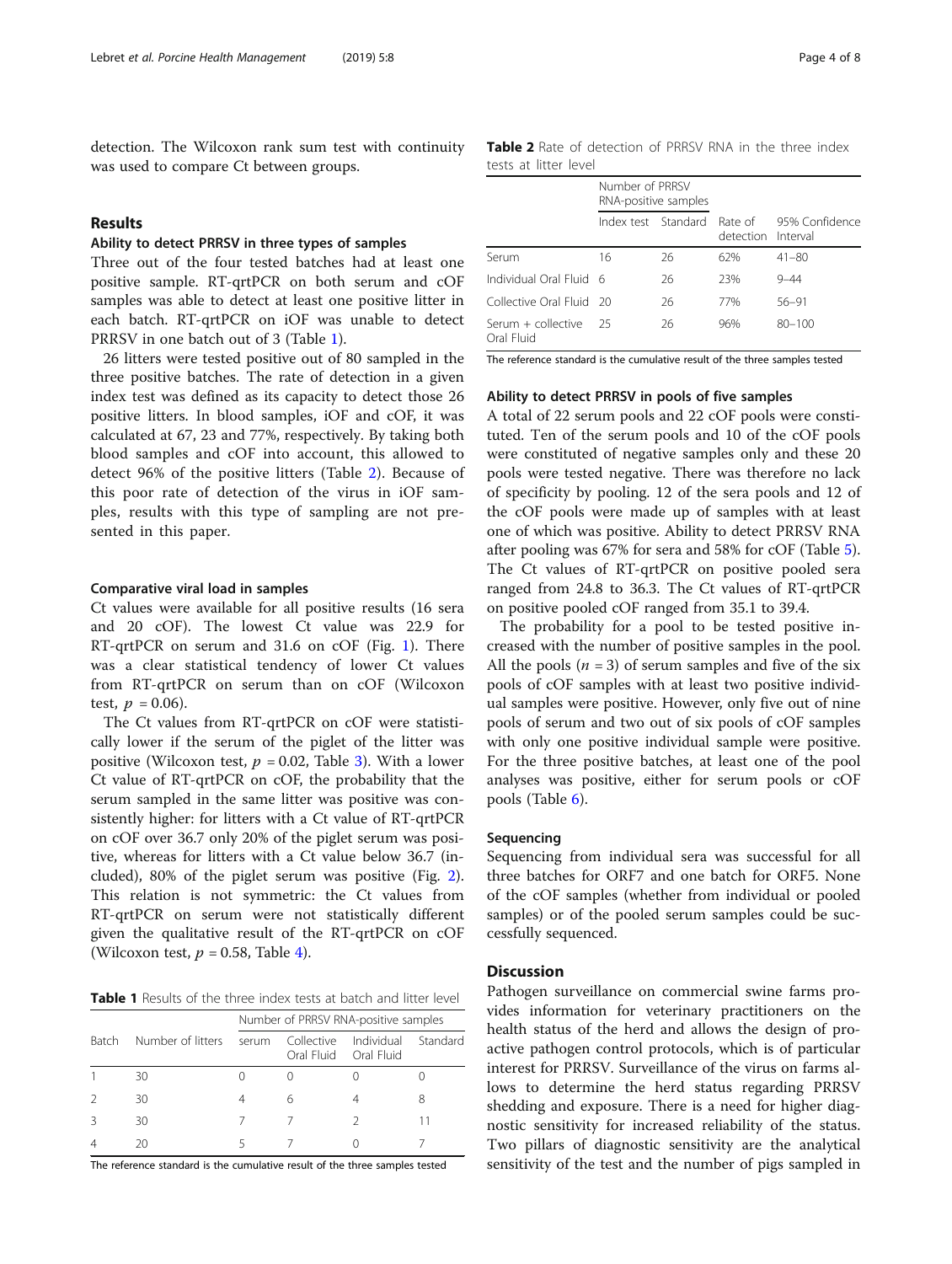<span id="page-4-0"></span>

the epidemiological unit. RT-qrtPCR is one of the most commonly used tests for the diagnosis of PRRSV shedding because of its high sensitivity and specificity [\[15](#page-7-0)]. Sampling collective OF is a way to dramatically increase the number of pigs sampled, while collection is easy, quick and stress-free for pigs and humans. The use of OF for the diagnosis of PRRSV has been well documented for growing and adult pigs, but studies are lacking in weaning-age piglets even though this is an important subpopulation to determine the PRRSV herd status. Kittawornrat et al. [[25\]](#page-7-0) described the PRRSV-2 shedding in OF using litter-based collection with a cotton rope presented to weaning-age piglets. In our knowledge, our work is the first one exploring PRRSV-1 shedding in suckling piglets' OF.

The objective of our field study was to compare the ability of detection of PRRSV-1 using three different samples. In our study, the true PRRSV status of litters was unknown because not all piglets were bled. Thus the sensitivity couldn't be calculated for each index test because of the lack of an accepted gold standard. We only aimed to compare the interest of OF samples with the usual protocol based on blood sampling at weaning in one piglet per litter [[8\]](#page-7-0).

PRRSV RNA could be detected in all types of sample tested with RT-qrtPCR. Replication in local tissue such as salivary glands and tonsils may explain the presence of PRRSV in OF [[18\]](#page-7-0). In our study, we observed a high correlation for the detection of PRRSV-positive litters between serum sampled from the weakest piglets within the litter and cOF. However, less PRRSV RNA was found in cOF compared to serum. The viral load analysis based on Ct suggests that the ability of detection of PRRSV in serum and cOF assays, although similar, are based on different mechanisms. RT-qrtPCR on serum samples had a lower Ct and therefore a probably higher viral load than cOF. The ability to detect PRRSV RNA is therefore higher for serum. However, not all piglets in a litter were necessarily viraemic, so a unique serum sample was not always sufficient to determine PRRSV status of a litter. On the other hand, using cOF involves a higher number of animals sampled, as most piglets chew the rope. This increase in the number of animals sampled increased the chance to detect PRRSV RNA in a litter. This hypothesis is reinforced by the fact that the viral load from cOF was statistically higher if the serum of the weakest piglet of the litter was positive while the opposite does not apply. This implied that the virus

Table 3 Cycle thresholds (Ct) of collective Oral Fluid (cOF) according to the qualitative result of the serum of the litter for detection of PRRSV RNA using RT-qrtPCR (non-pooled analysis, p-value = 0.02)

|                              |          | Ct of RT-grtPCR on cOF |              |        |      |              |         |
|------------------------------|----------|------------------------|--------------|--------|------|--------------|---------|
|                              |          | Minimum                | 1st Ouartile | Median | Mean | 3rd Quartile | Maximum |
| PRRSV RNA detection on serum | Negative | 33.3                   | 37.1         | 38.2   | 37.7 | 38.8         | 39.9    |
|                              | Positive | 31.6                   | 34.4         | 35.6   | 35.5 | 36.6         | 38.5    |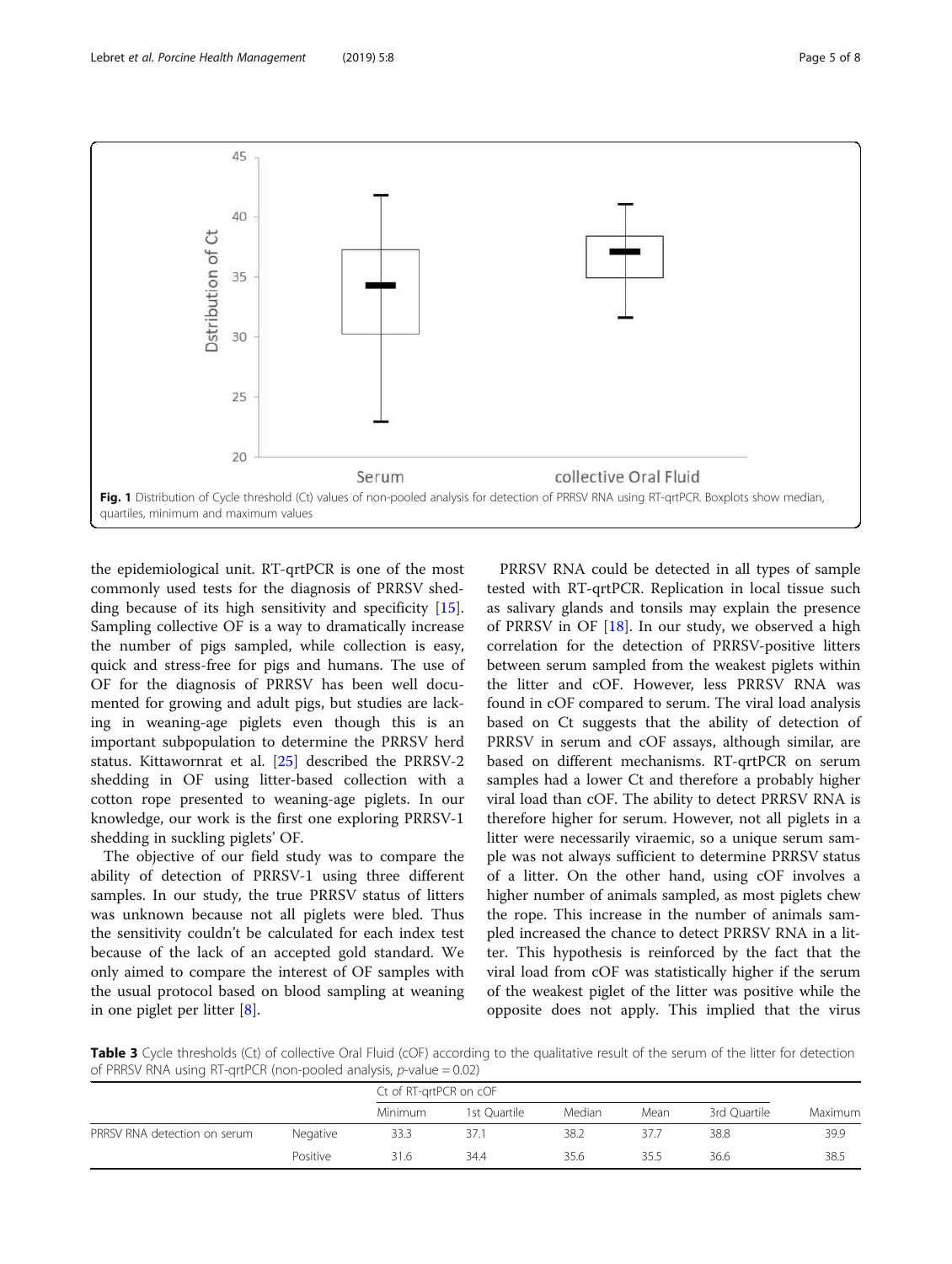<span id="page-5-0"></span>

concentration in a cOF sample should be linked to the number of positive piglets in the litter. This result was consistent with De Regge [\[4](#page-7-0)] who demonstrated in post-weaning pigs that the probability to detect PRRSV in a pen-based OF sample is correlated with the percentage of RT-qrtPCR-positive pigs for serum per pen.

In our study, PRRSV detection in iOF collected from the weakest piglet of each litter had a significantly lower rate of detection of PRRSV compared to serum and cOF. According to our hypothesis described above, the viral load in iOF may be low, even under the detection threshold. These results are in accordance with previous studies, which found that iOF had a lower detection rate than serum samples which had the best performance during the acute phase of infection [\[15\]](#page-7-0).

Lower viral loads in OF might also be explained by technical issues with OF matrix. For PRRSV-2, it has been demonstrated that untreated cotton is the best matrix for OF collection [[28\]](#page-7-0), and that samples are best kept refrigerated until analysis [\[13](#page-7-0)]. In our study, these recommendations were respected. The OF samples were cooled immediately after collection and kept in cool storage until analysis at the laboratory. Saliva is known to contain inhibitors that can reduce analytical sensitivity [\[15](#page-7-0)]. RNA is rapidly degraded in OF and analysis pre-processing can therefore be critical. Centrifugation will sediment large particles such as feed fragments, but is insufficient to remove enzymes or others proteins [[29\]](#page-7-0). Centrifugation of OF at speeds of up to 15,000 g for 15 min resulted in increased sensitivity of PCR for the lowest viral loads and reduced the mean Ct of samples [[29](#page-7-0)]. In our study, OF samples were centrifuged at 1000 g for 10 minutes and it can be debated whether this was sufficient to obtain a good quality RNA and perform PRRSV sequencing. Other publications have divergent opinions on the usefulness of centrifugation [[25,](#page-7-0) [28,](#page-7-0) [30\]](#page-7-0).

Finally, the effects of pooling serum and OF samples on PRRSV detection were evaluated. In order to test a large number of pigs, pooled samples analysis were routinely used for the monitoring of PRRS. Samples pooling could also result in major savings of consumables and time, thereby reducing the cost of analysis [\[15](#page-7-0)]. Nevertheless, pooling decreased detection level and should therefore be used judiciously. The pooling of positive and negative samples may reduce PRRSV detection level due to dilution of the RNA [[31\]](#page-7-0). An estimated 6% of positive samples would be missed if pools of five serum samples were used to detect PRRSV [[31\]](#page-7-0). Another study

Table 4 Cycle thresholds (Ct) of the serum of the litter according to the qualitative result of the collective oral fluid (cOF) (non-pooled PCR,  $p$ -value = 0.58)

|                            |          | Ct of RT-grtPCR on serum |              |        |      |              |                |
|----------------------------|----------|--------------------------|--------------|--------|------|--------------|----------------|
|                            |          | <b>Minimum</b>           | 1st Ouartile | Median | Mean | 3rd Ouartile | <b>Maximum</b> |
| PRRSV RNA detection on cOF | Negative | 26.8                     | 34.4         | 34.6   | 34.6 |              | 40.3           |
|                            | Positive | 22.9                     | 29.9         | 33.6   | 33.1 | 36.8         | 41.8           |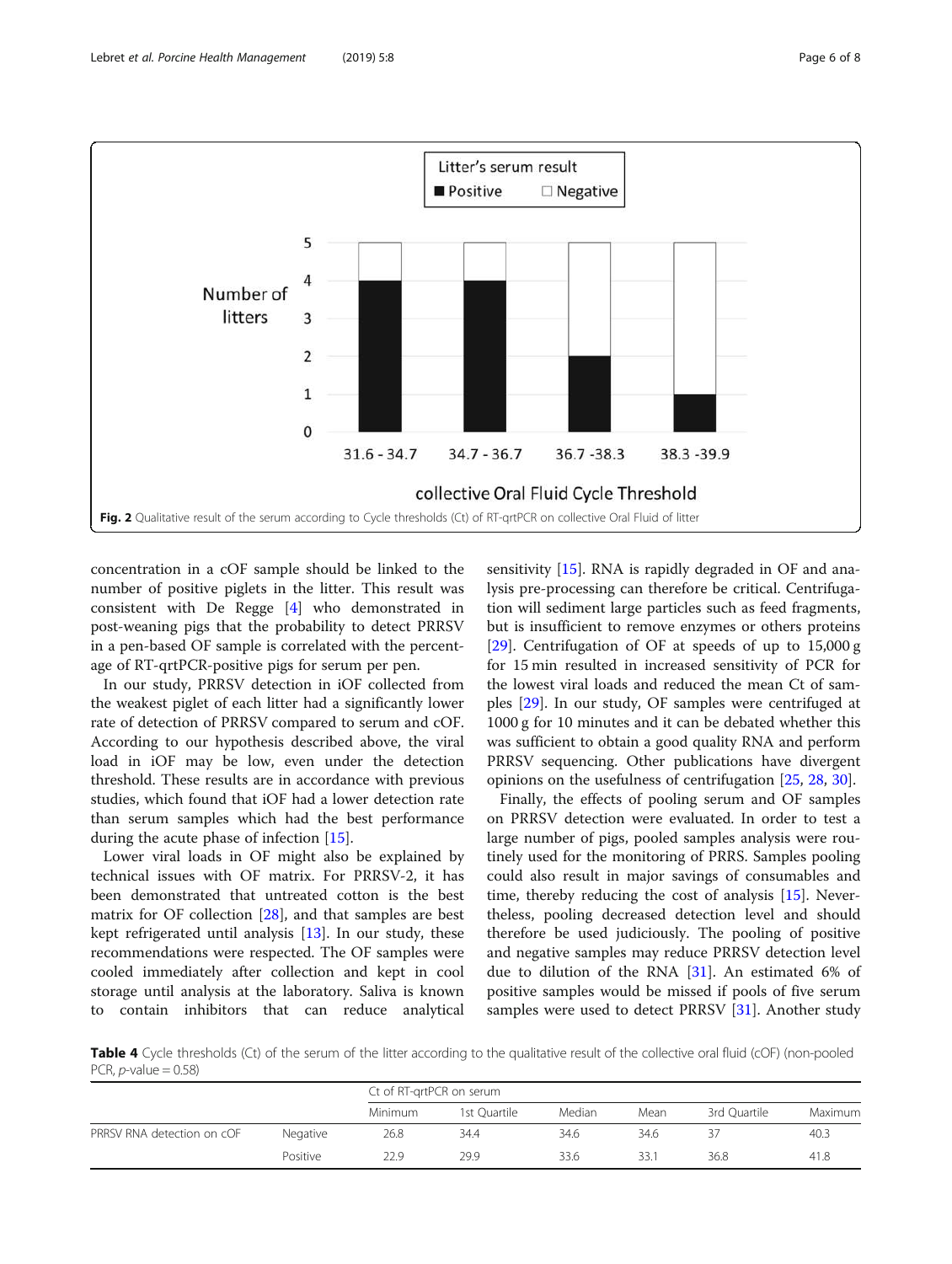<span id="page-6-0"></span>Table 5 Ability to detect PRRSV RNA after pooling

|       | Number of pools |                                               |                                      |                |
|-------|-----------------|-----------------------------------------------|--------------------------------------|----------------|
|       |                 | Positive With at least one<br>positive sample | PRRSV RNA<br>detection rate Interval | 95% Confidence |
| Serum | 8               |                                               | 67%                                  | $35 - 90$      |
| COF   |                 |                                               | 58%                                  | 28-85          |

For each sampling method, the reference was the presence of at least one positive sample in the pool

described a more significant decrease in sensitivity for PRRSV detection for pools of five samples [\[15](#page-7-0)]. In our study, when containing at least one positive individual sample, 67% of pooled sera and 58% of pooled cOF samples were detected positive. This difference might be explained by the study design of Gerber et al., where pigs were inoculated and sampled early after challenge while our study was conducted under field conditions. The virulence of PRRSV isolates may also influence the number of samples that could be pooled in the same RT-qrtPCR reaction [[30](#page-7-0)]. In our study, the rate of detection after pooling was sufficient at batch level for detecting PRRSV.

The sequencing of PRRSV was conducted at the end of the study. The Ct of RT-qrtPCR on cOF was lower than that on serum and was insufficient to sequence the virus. The cOF should therefore not be the only sample taken if sequencing is required, particularly on MLV vaccinated farms. As pooling decreases the viral load of the samples, sequencing should preferably be performed on an individual positive serum sample.

# Conclusions

Our study is the first to aim detecting PRRSV-1 RNA on OF samples in weaning-age piglets from a farm infected by PRRSV using RT-qrtPCR. It shows that when assessing viral circulation in a litter of suckling piglets: (i) the rate of detection of PRRSV-1 in cOF samples was similar to that in serum; (ii) virus sequencing, if required, should be performed on individual serum samples; (iii) the smaller the Ct of a cOF sample from a litter, the greater the likelihood that the serum sample from a piglet of that litter is positive.

A cost-effective and representative sampling protocol to monitor sow herds stabilisation could be as follows:

| Table 6 Ability to detect PRRSV RNA at the batch level using     |  |
|------------------------------------------------------------------|--|
| RT-qrtPCR on sera and collective Oral Fluid (cOF) pooled by five |  |

|              |          |                 | Number of positive pools |     |  |
|--------------|----------|-----------------|--------------------------|-----|--|
| <b>Batch</b> | Status   | Number of Pools | serum                    | cOF |  |
|              | Negative | 6               | $\left( \right)$         |     |  |
|              | Positive | 6               |                          | ર   |  |
|              | Positive | 6               | 4                        |     |  |
|              | Positive |                 |                          | ς   |  |

- 1. collect both cOF and one serum sample per litter
- 2. first, perform PCR on pooled cOF
- 3. if results are negative, the batch can be considered negative
- 4. if results are positive in a unvaccinated herd or a killed vaccine vaccinated one, the batch is considered positive
- 5. if results are positive in a herd vaccinated with a MLV, serum samples of litters with positive cOF should be tested for sequencing (selecting the litters with the lowest Ct for cOF)

#### Abbreviations

CI: Confidence Interval; cOF: Collective Oral Fluid; Ct: Threshold Cycle; iOF: Individual Oral Fluid; MLV: Modified Live Vaccine; OF: Oral Fluid; ORF: Open Reading Frame; PRRS: Porcine Reproductive and Respiratory Syndrome; PRRSV: Porcine Reproductive and Respiratory Syndrome Virus; RNA: Ribonucleic Acid; RT-qrtPCR: Reverse Transcriptase Quantitative Real Time Polymerase Chain Reaction

#### Acknowledgements

The authors would like to thank herd owners for their hospitality and cooperation, and veterinary student Mathieu Brissonnier for his assistance on the farm.

#### Funding

The main sponsor of the study was Boehringer Ingelheim Animal Health [2016 European PRRS Research Award]. Porc.Spective veterinary practice was minor sponsor.

#### Availability of data and materials

All datasets used in this study are available from the corresponding author on reasonable request.

#### Authors' contributions

Study conception and design: AL. Data acquisition: AL, GB, PB. Data analysis and interpretation: AL, VA. Drafting the manuscript: AL, GB, VA. All authors read, critically revised and approved the final manuscript.

#### Ethics approval

Animals participating in this survey were commercial pigs kept on farms in accordance with French regulations and standards for pig breeding and rearing. Approval of the Ethics committee was not considered necessary as oral fluid collection is not invasive, not painful and pigs were not forced to interact. No other procedures were applied on the animals during the course of this study and blood samples included in the study were derived from routine veterinary work. Consent was obtained from herd owner.

#### Consent for publication

All authors gave their consent for publication.

#### Competing interests

The authors declare that they have no competing interests.

# Publisher's Note

Springer Nature remains neutral with regard to jurisdictional claims in published maps and institutional affiliations.

#### Author details

<sup>1</sup>Porc. Spective Swine Vet Pratice, Chene Vert Conseil veterinary group, ZA du Gohélève, 56920 Noyal-Pontivy, France. <sup>2</sup>Labofarm Finalab Veterinary Laboratory Group, 4 rue Théodore Botrel, 22600 Loudéac, France. <sup>3</sup>Ekipaj, 22 rue d'Assas, 49000 Angers, France.